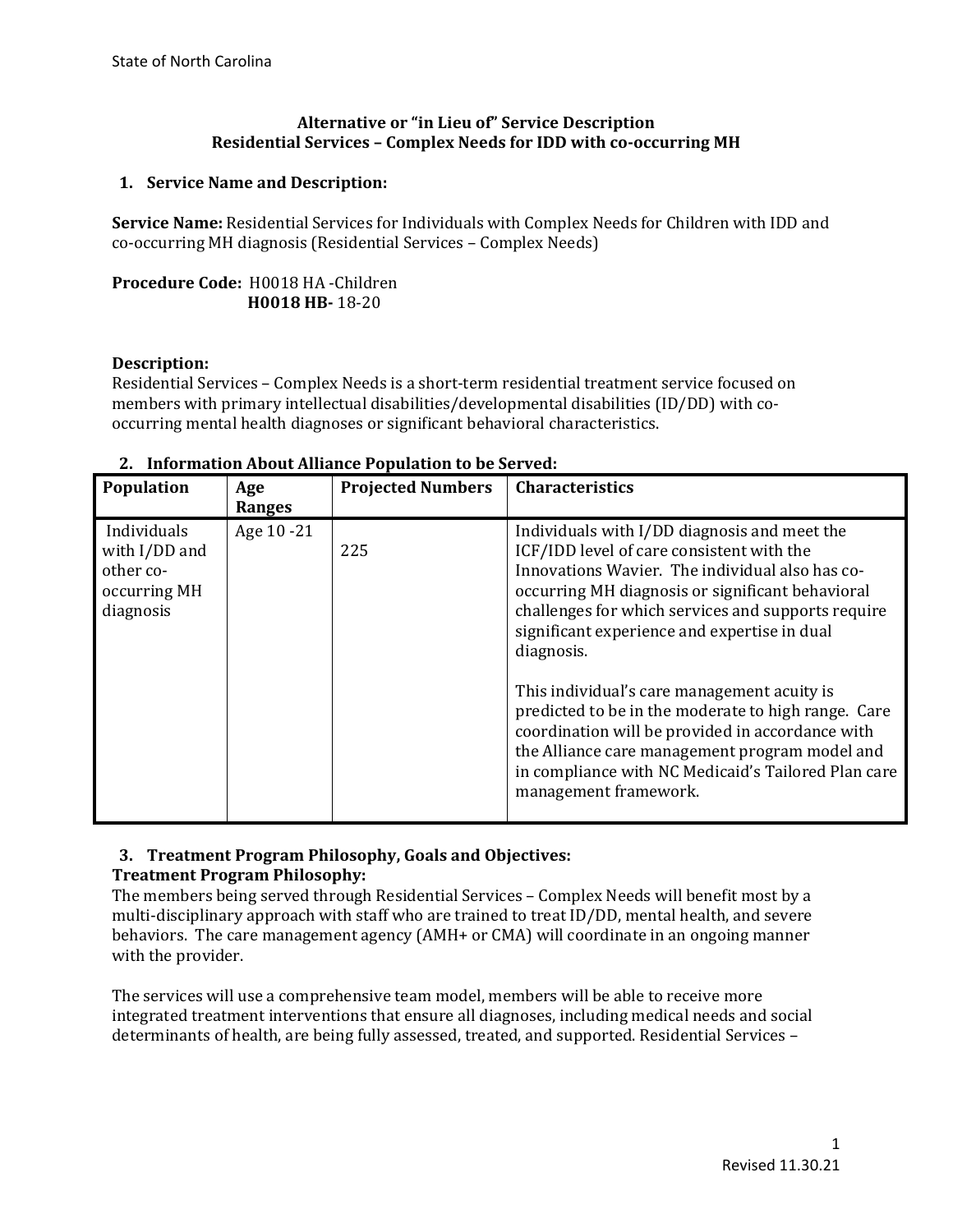Complex Needs is provided in a small group home or alternative family living (AFL) setting with very structured supports.

The service is supported by a team of professionals with expertise in working with individuals with behavioral challenges. This team includes psychologists and licensed clinicians who are routinely involved and readily accessible for the development of behavioral intervention plans and during crisis events to provide support for assessment and de-escalation. A psychiatrist or other physician with behavioral health expertise within the provider organization will be available for consultation, and close coordination with outpatient psychiatric care will be ensured. Modalities and interventions are individualized based on the unique needs of the members, and behavioral plans will be developed and implemented for all members.

Families/caregivers/guardians will be actively engaged in the treatment program and coached on strategies and interventions that could be replicated in non-residential settings, such as the members' own homes or family homes and generalized into the community or other settings. Comprehensive care coordination will occur with other stakeholders such as schools, employers, natural supports, and primary care providers. The focus will be on strategic planning across systems, with the ongoing development of a strong natural support structure to reduce the need for paid supports.

At a minimum, family therapy or training/supportive services will be provided to the family/caregiver/guardian twice per month or more frequently, as needed. During therapeutic leave visits, the residential provider staff will join the member in his/her home environment for a portion of that time to offer in home supports and training to the caregiver and other family members to generalize skills to the home environment. In the 30- 60 days prior to discharge, the frequency of these visits and coaching will increase, using a fading approach as warranted. The residential provider and care manager will also ensure that the caregivers are connected to local supports through community organizations, support groups or individual services when it is determined necessary for optimal family functioning.

A key component of this service is assessing members' preferences and strengths and helping connect members to community activities and interests. The goal is to develop natural supports that can be sustained as the services fade. Whenever possible, providers will connect members to activities that can be maintained as members transition back to their homes. When the distance between the residential setting and the home community makes this challenging, the residential provider will connect members with similar activities in their local communities prior to discharge to ensure continuity of these supports and will assist the care coordination in the transitioning activities back to the individual's community of discharge.

Education and vocational components are key to successful outcomes for members with complex needs. The residential provider will be expected to work jointly with the schools for these members. In cases where a school transfer does occur due to the location of the residential setting, the provider will coordinate with both the sending and receiving schools to ensure continuity as well as keeping the care coordination informed of activities. The residential provider will assist the family in advocating with the school to ensure that appropriate components are in place (such as a 504 plan or IEP) and that the behavior plans are used consistently across all settings with modifications as needed. This support may involve the residential provider working directly with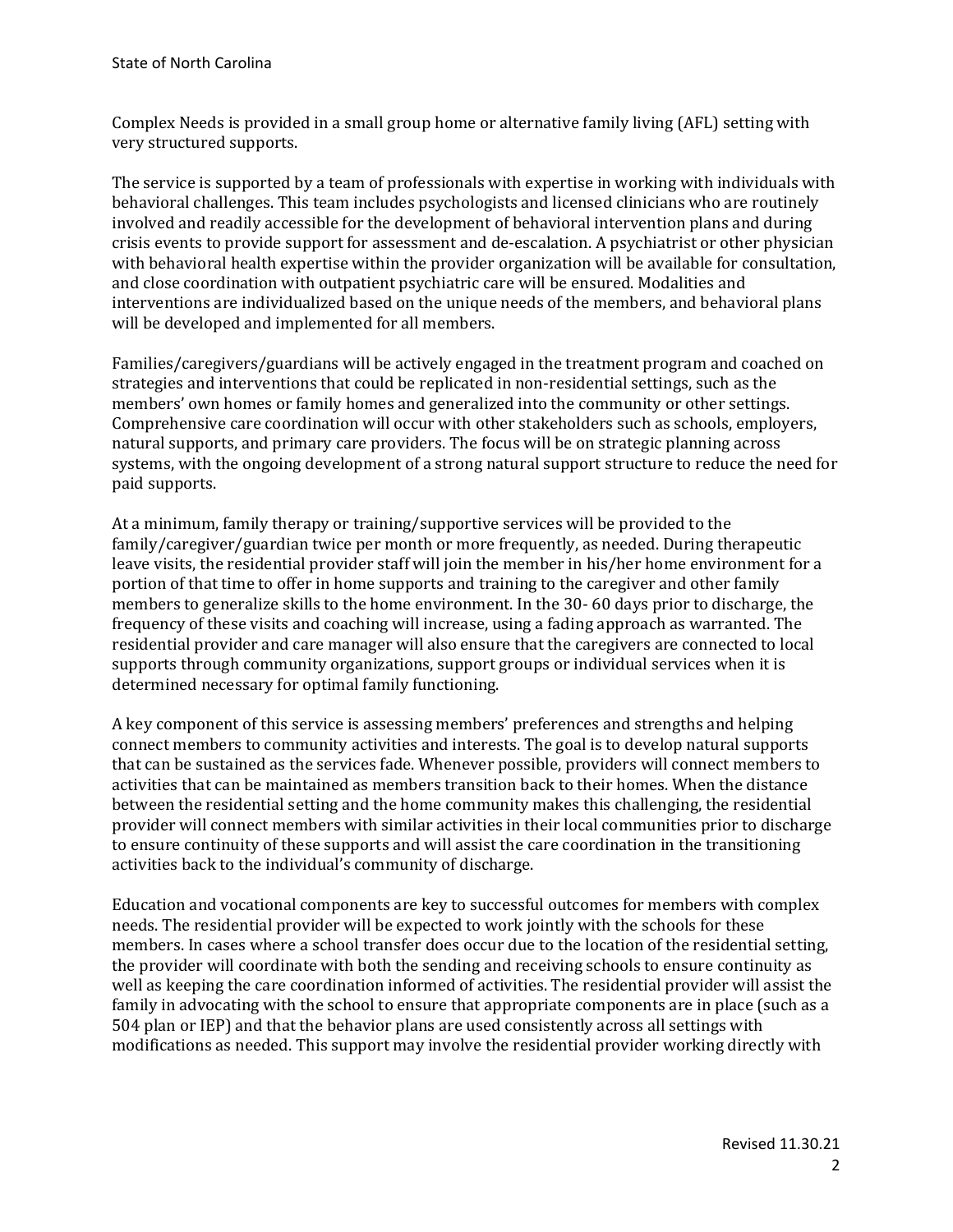the member in the school setting to provide temporary coaching for consistency across settings for members' adjustment and transitioning.

Vocational interests also will be assessed by the residential provider and the member will be provided opportunities to engage in employment. This support may occur through connections to formal resources such as educational transition coordinators, Vocational Rehabilitation, Supported Employment, occupational tracks in school or informal connections with local community businesses willing to support the member. When necessary, the residential provider will assist in transitioning these formal resources or helping with informal resources in members' home communities in preparation for discharge.

Trauma is expected to be common amongst the recipients of this service. While not all members may require formal trauma-focused therapy, a trauma-informed approach is necessary to ensure past experiences are considered and that the member has a positive treatment experience. Whenever possible, appropriate specific evidenced-based interventions/best practices will be incorporated into individual treatment programming. These interventions may include, but shall not be limited to: Trauma-Focused Cognitive Behavioral Therapy (TF-CBT), Motivational Interviewing (MI), Structured Psychotherapy for Adolescents Responding to Chronic Stress (SPARCS), Positive Behavior Supports (PBS), Functional Behavioral Analysis/Assessment, etc. All interventions should be adjusted to account for any cognitive challenges for the individual.

# **Objectives and Goals:**

- Enable learning, resiliency and living in the community at the least restrictive level of care.
- Provide active treatment and therapeutic MH/Behavioral interventions to enable the development of necessary skills to live as independently as possible in the community.
- Gain additional family and caregiver personal skills addressing co-occurring disorders affecting community functioning.
- Provide support so that level of functioning is restored or developed so that individual can reach highest level of functional capacity; and
- Enable discovery and effective use of the intrinsic strengths necessary for sustaining the changes made and enabling stability.

# **4. Expected Outcomes:**

- Reduction in behaviors or challenges warranting this level of care
- Improvement in skill development
- Reduction in crisis episodes
- Reduction of mental health symptoms<br>• Ability to transition back to the family
- Ability to transition back to the family setting or less restrictive setting home within six months
- Improvement on standard outcome measures utilized at routine treatment intervals, at completion of treatment and during follow up care whenever possible
- Objective improvement in school or work as indicated in progress notes, employee reviews, treatment team meetings, etc.
- Improved coordination with physical health stakeholders to promote wellness, stability, and whole person care.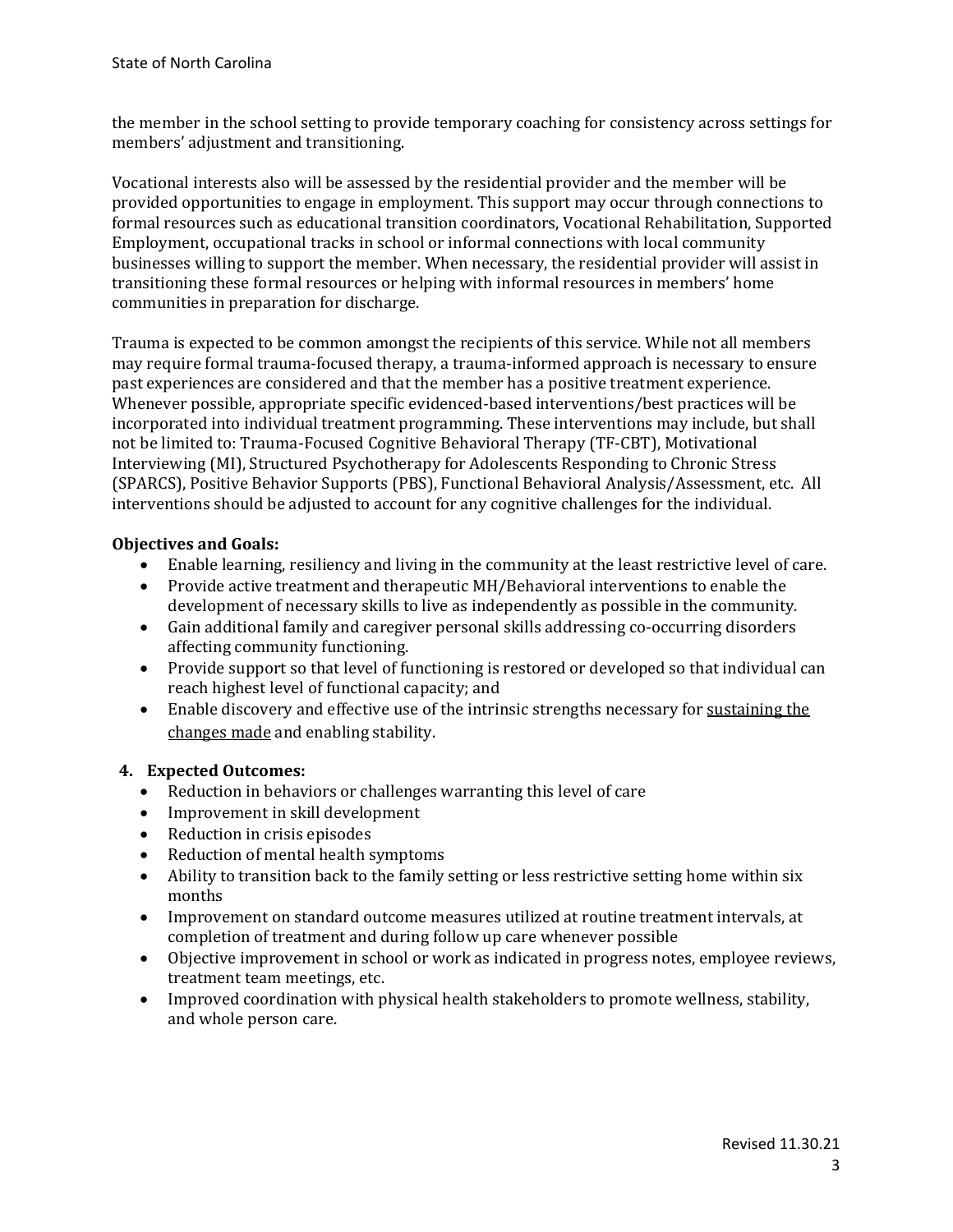# **5. Utilization Management:**

Residential Services – Complex Needs is a daily service and billed as a per diem rate. Prior Authorization is required. Initial authorization for services may not exceed 90 days. Reauthorization must be conducted every 90 days

#### **Entrance Criteria**

Children and adults (ages 10 -21) are eligible for this service when **ALL** of the following criteria are met:

· The member meets the functional eligibility requirements for the NC Innovations 1915(c) waiver program **but are not enrolled** in the NC Innovations waiver AND

- · The member has a primary intellectual disability/developmental disability AND
- · A co-occurring mental health diagnoses or significant behavioral challenges AND

· The member has experienced multiple placements and has difficulty functioning in community settings or has severe needs that less restrictive clinical services would not be appropriate.

Functional eligibility for the NC Innovations waiver means the member meets ICF/IID (Intermediate Care Facility for Individuals with Intellectual Disabilities) level of care criteria as summarized below:

- Has been diagnosed with an intellectual disability prior to the age of 18 OR
- Has been diagnosed with a related condition prior to the age of 22 that is likely to continue indefinitely (such as a developmental disability or a traumatic brain injury) AND
- Has substantial limitations in three of six major life activity areas (self-care, understanding and use of language, learning, mobility, self-direction, capacity for independent living) AND
- Requires active treatment to enable the member to function as independently as possible and prevent or delay loss of optimal functional status. Active treatment is defined as a "continuous program that includes aggressive, consistent implementation of specialized and generic training, treatment, health services, and related services."

#### **Continued Stay Criteria**

The member is eligible to continue this service if the desired outcome or level of functioning has not been restored, improved, or sustained over the time frame outlined in the member's PCP; or the member continues to be at risk for out-of-home placement, based on current clinical assessment, history, and the tenuous nature of the functional gains.

#### **AND**

One of the following applies:

- The member has achieved current PCP goals, and additional goals are indicated as evidenced by documented symptoms.
- The member is making satisfactory progress toward meeting goals and there is documentation that supports that continuation of this service will be effective in addressing the goals outlined in the PCP.
- The member is making some progress, but the specific interventions in the PCP need to be modified so that greater gains, which are consistent with the beneficiary's premorbid level of functioning, are possible, OR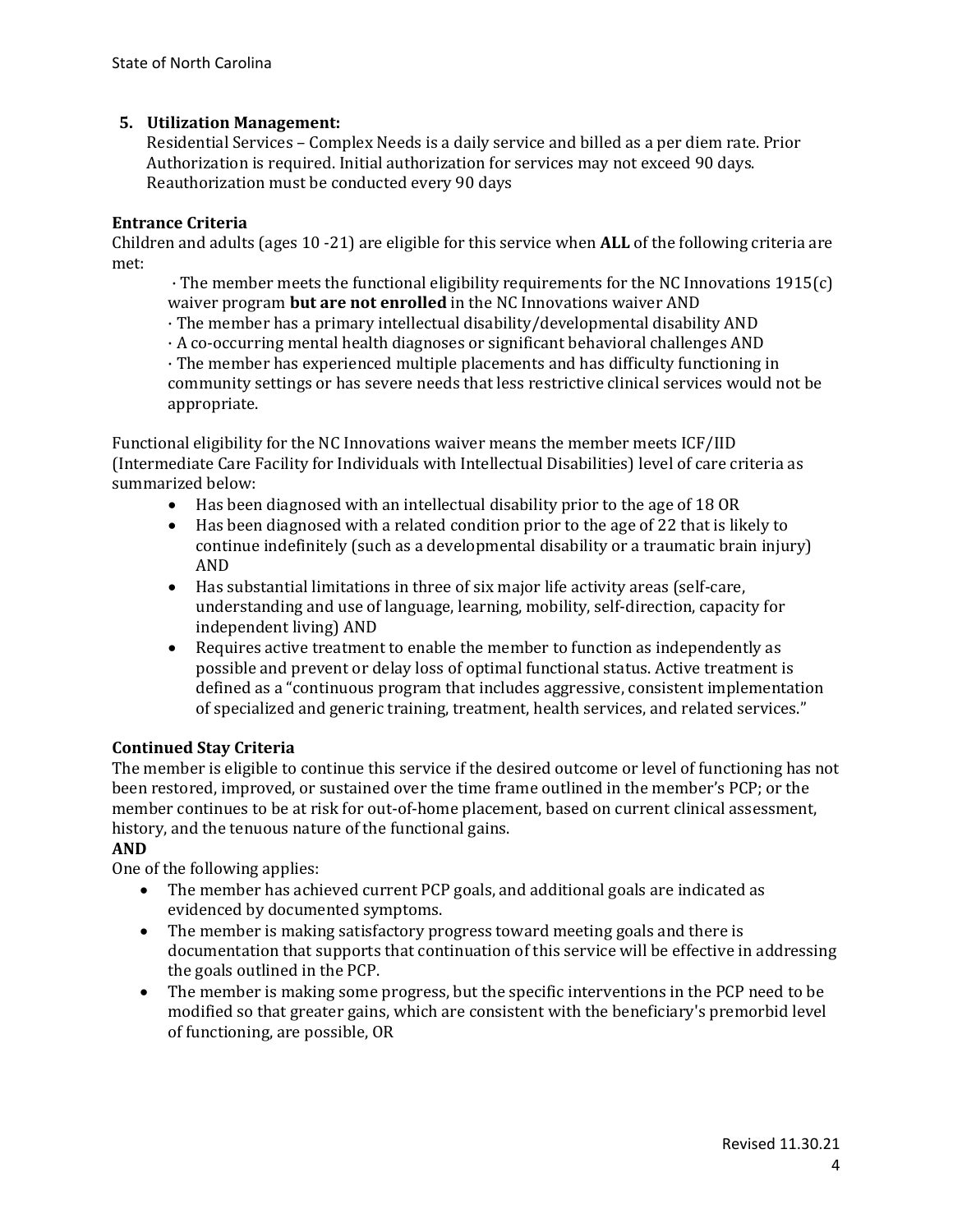• The member fails to make progress, or demonstrates regression, in meeting goals through the interventions outlined in the PCP. The member's diagnoses should be reassessed to identify any unrecognized co-occurring disorders, and interventions or treatment recommendations shall be revised based on the findings. This includes consideration of alternative or additional services.

# **Discharge Criteria**

The individual meets the criteria for discharge if any one of the following applies:

· The individual has achieved goals and is no longer in need of Residential Services - Complex Needs.

· The individual is not making progress or is regressing, and all reasonable strategies and interventions have been exhausted, indicating a need for more intensive services, OR · The individual or legally responsible person no longer wishes to receive Residential Services-Complex Needs.

Prior to discharge, the care management entity shall be involved in the discharge planning.

#### **Service Exclusions**

This service is intended to be a comprehensive service, without the need for additional services until the member is within 60 days of discharge. However, the following services when clinically appropriate will be allowed to be authorized during the same period as approved by the Utilization Management team, but must be included in the plan, and coordination occurring.

#### **Outpatient:**

Psychiatric services: Some members may have established psychiatric providers that it will not be clinically indicated to transfer to a new provider and that should remain in place

Outpatient therapy: Primary responsibility for therapy provision is within the residential service. However, individualized cases in which specialized therapy requiring specific expertise and training is needed will be considered based on the member needs

Psychological Testing: If necessary to have complete updated psychological testing occurred this can be billed separately. However, this does not include screenings, or ongoing clinical assessment that is expected as part of the psychologist involvement in the programming

#### **Crisis Services:**

Mobile Crisis: Provider must have licensed clinicians available for first responder functions included face-to-face assessment. However, if this has occurred and additional assistance is needed mobile crisis can be utilized in attempt to provide additional support to divert from inpatient

Inpatient Admission: While it is the overall intent that proactive strategies and planning will reduce the need for formal inpatient treatment, in the event that member does become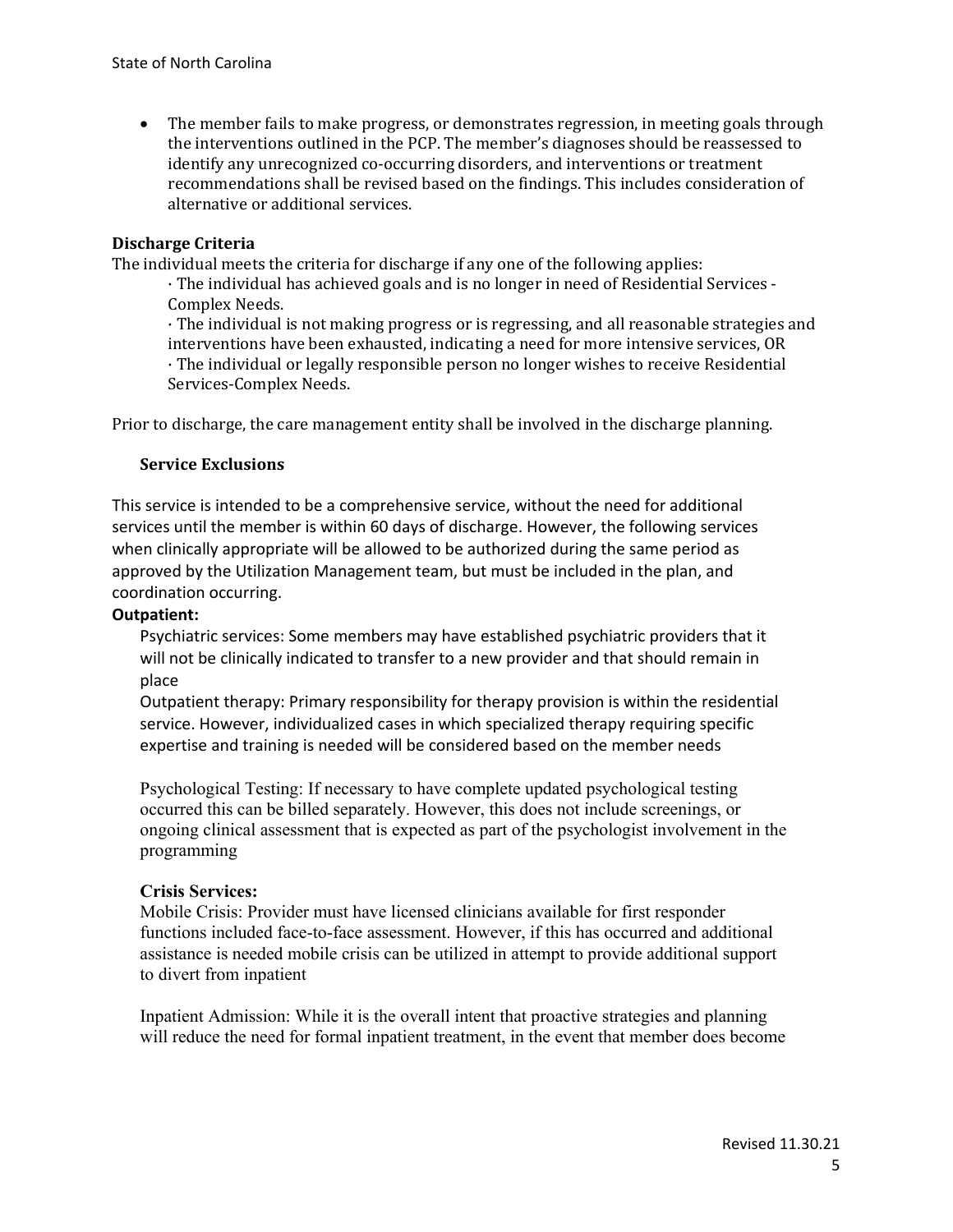and imminent risk to self or others and de-escalation has not been effective this service can be utilized when medically necessary.

#### **EPSDT Special Provision**

## **Exception to Policy Limitations for a Medicaid Beneficiary under 21 Years of Age**  *42 U.S.C. § 1396d(r) [1905(r) of the Social Security Act]*

Early and Periodic Screening, Diagnostic, and Treatment (EPSDT) is a federal Medicaid requirement that requires the state Medicaid agency to cover services, products, or procedures for Medicaid beneficiary under 21 years of age if the service is medically necessary health care to correct or ameliorate a defect, physical or mental illness, or a condition [health problem] identified through a screening examination (includes any evaluation by a physician or other licensed practitioner). This means EPSDT covers most of the medical or remedial care a child needs to improve or maintain his or her health in the best condition possible, compensate for a health problem, prevent it from worsening, or prevent the development of additional health problems.

Medically necessary services will be provided in the most economic mode, as long as the treatment made available is similarly efficacious to the service requested by the beneficiary's physician, therapist, or other licensed practitioner; the determination process does not delay the delivery of the needed service; and the determination does not limit the beneficiary's right to a free choice of providers.

EPSDT does not require the state Medicaid agency to provide any service, product, or procedure:

- 1) That is unsafe, ineffective, or experimental or investigational.
- 2) That is not medical in nature or not generally recognized as an accepted method of medical practice or treatment.

#### *EPSDT and Prior Approval Requirements*

- 1) If the service, product, or procedure requires prior approval, the fact that the beneficiary is under 21 years of age does NOT eliminate the requirement for prior approval.
- 2) IMPORTANT ADDITIONAL INFORMATION about EPSDT and prior approval is found in the *NCTracks Provider Claims and Billing Assistance Guide,* and on the EPSDT provider page. The Web addresses are specified below.

*NCTracks Provider Claims and Billing Assistance Guide*:

https://www.nctracks.nc.gov/content/public/providers/provider-manuals.html EPSDT provider page: http://www.ncdhhs.gov/dma/epsdt/

Service limitations on scope, amount, duration, frequency, location of service, and other specific criteria described in clinical coverage policies may be exceeded or may not apply as long as the provider's documentation shows that the requested service is medically necessary "to correct or ameliorate a defect, physical or mental illness, or a condition" [health problem]; that is, provider documentation shows how the service, product, or procedure meets all EPSDT criteria,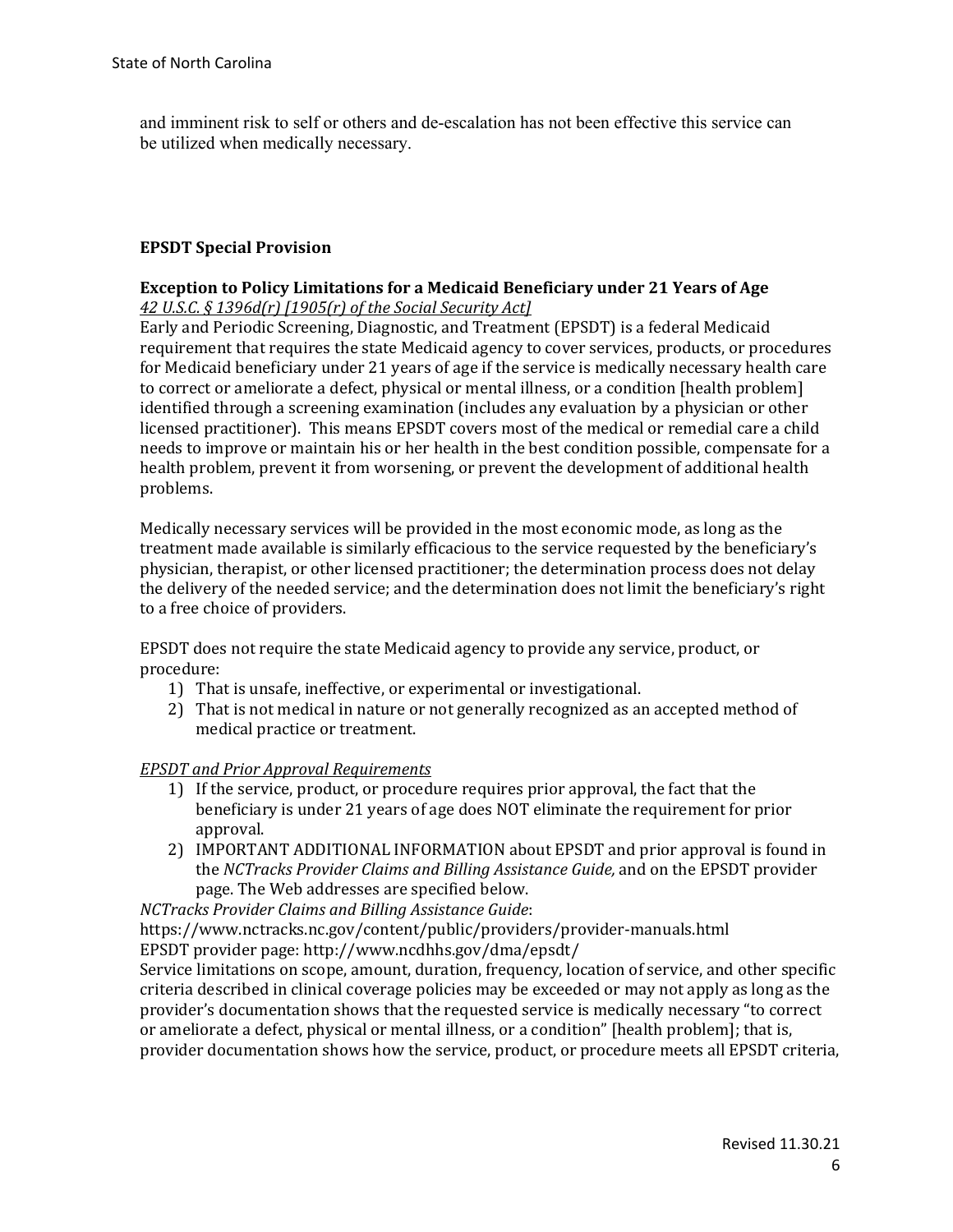including to correct or improve or maintain the beneficiary's health in the best condition possible, compensate for a health problem, prevent it from worsening, or prevent the development of additional health problem.

# **A. Staffing Qualifications, Credentialing Process, and Levels of Supervision Administrative and Clinical) Required:**

# **Provider Requirements**

Residential Services – Complex Needs will be delivered by staff employed by mental health or substance abuse provider organizations that:

· Meet the provider qualification policies, procedures, and standards established by the Division of Mental Health, Developmental Disabilities and Substance Abuse Services and the requirements of 10A NCAC 27G unless provided by a federally recognized Tribal provider or Indian Health Service (IHS)) Provider. Those providers must demonstrate substantial equivalency as established in 25 USC 1621t and 1647a.

These policies and procedures set forth the administrative, financial, clinical, quality improvement, and information services. infrastructure necessary to provide services.

· Are members of the Alliance provider network or an IHS provider.

· Are established as a legally recognized entity in the United States and qualified/registered to do business as a corporate entity in the State of North Carolina or federal or tribal entity.

· Achieve national accreditation with one of the accrediting bodies approved by the N.C. Department of Health and Human Services (DHHS) within one year of enrollment as a provider with NC Medicaid or meet substantial equivalency as allowed by 25 USC 1621t and 1647a.

At a minimum, providers are required to have access within their own agencies to Qualified Professionals, Licensed Clinical Staff, Psychologists, and medication prescribers. Based on the members' individual needs, other services (such as Nursing Services, Occupational Therapy and Physical Therapy) also may be utilized as adjuncts to treatment. The level of involvement of these additional services will be based on the comprehensive clinical assessment and psychiatric assessments of the members and adjusted throughout treatment. Routine nursing may be a standard part of the Residential program, if indicated based on the population served.

# **Staffing Requirements**

• A minimum of one Qualified Professional and either an Associate Professional or a Paraprofessional with two years of experience with the population served will be available at all times, with two awake staff present anytime there are two or more individuals in the home, including sleep hours.

· A Licensed Clinician will be available for crisis response at all times and will serve as the first responder. This clinician will assess whether de-escalation and recommendation of strategies/interventions can be done via phone or face-to-face intervention. This clinician could also request assistance from the Doctoral Level Psychologist, if needed.

· A Doctoral Level Psychologist must be involved in the programming and consultation and available for crisis response via telephone at a minimum with face-to-face follow up within 24 hours, as necessary.

· Psychiatric Involvement – All members are expected to receive a full psychiatric assessment, preferably by a Child and Adolescent Psychiatrist for members under 18, by an MD or DO. These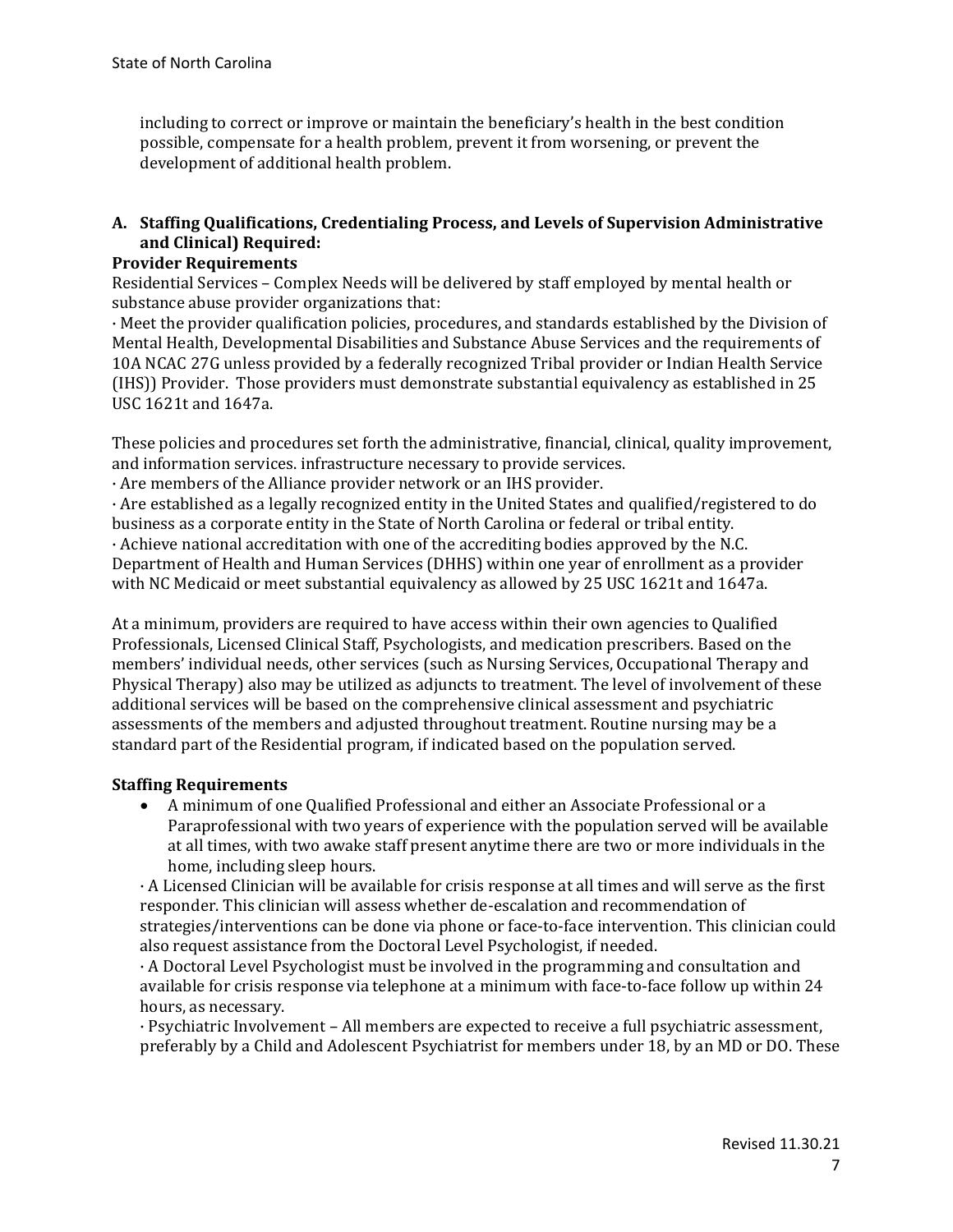services can be billed separately, but the residential provider is responsible for coordinating and ensuring this assessment occurs. Any exceptions based on clinical needs of the member must be documented and coordinated with the care coordinator.

For members already established with psychiatric providers, all efforts should be made to maintain continuity with these practitioners whenever possible. The residential provider is expected to have a psychiatrist or other physician with extensive behavioral health experience/training with the population being served (e.g., developmental pediatrician) employed with the company who can provide consultation as necessary and who can assist with interfacing with the community psychiatrist, if different.

· Training in a standardized program for working with individuals with dual diagnosis is required within six months of operations. The Provider will specify the specific training elements, hours required and accepted training platforms for documentation of training completion (e.g., training modules through College of Direct Support or similar programming).

· Credentialing Process: Clinicians associated with the program will be credentialed according to policy.

# **Supervision:**

Supervision must be provided according to the requirements specified in 10A NCAC 27G.0203 or recognized tribal code and according to licensure or certification requirements of the appropriate discipline and jurisdiction.

| <b>Services</b>           | rate                        | unit of<br>service |
|---------------------------|-----------------------------|--------------------|
| Residential-Complex Needs |                             | daily              |
| Physician                 | Medicaid<br>fee<br>schedule | Per CPT code       |
|                           |                             |                    |

#### **B. Unit of Service:**

#### **C. Anticipated Units of Service per Person:**

This service is a daily per diem, 30x6 months = 180 units

- D. **Targeted Length of Service:** six (6) months.
- **E. Describe why this service is needed and is different than any State Plan or alternative service already defined. If implemented in other states, describe successful outcomes.** This comprehensive service is specifically designed to meet the needs of individuals with I/DD with complex, co-occurring MH challenges. Currently, there are gaps in expertise and focus in either ICF/IDD or PRTF providers with this level of expertise. This gap causes extensive delays